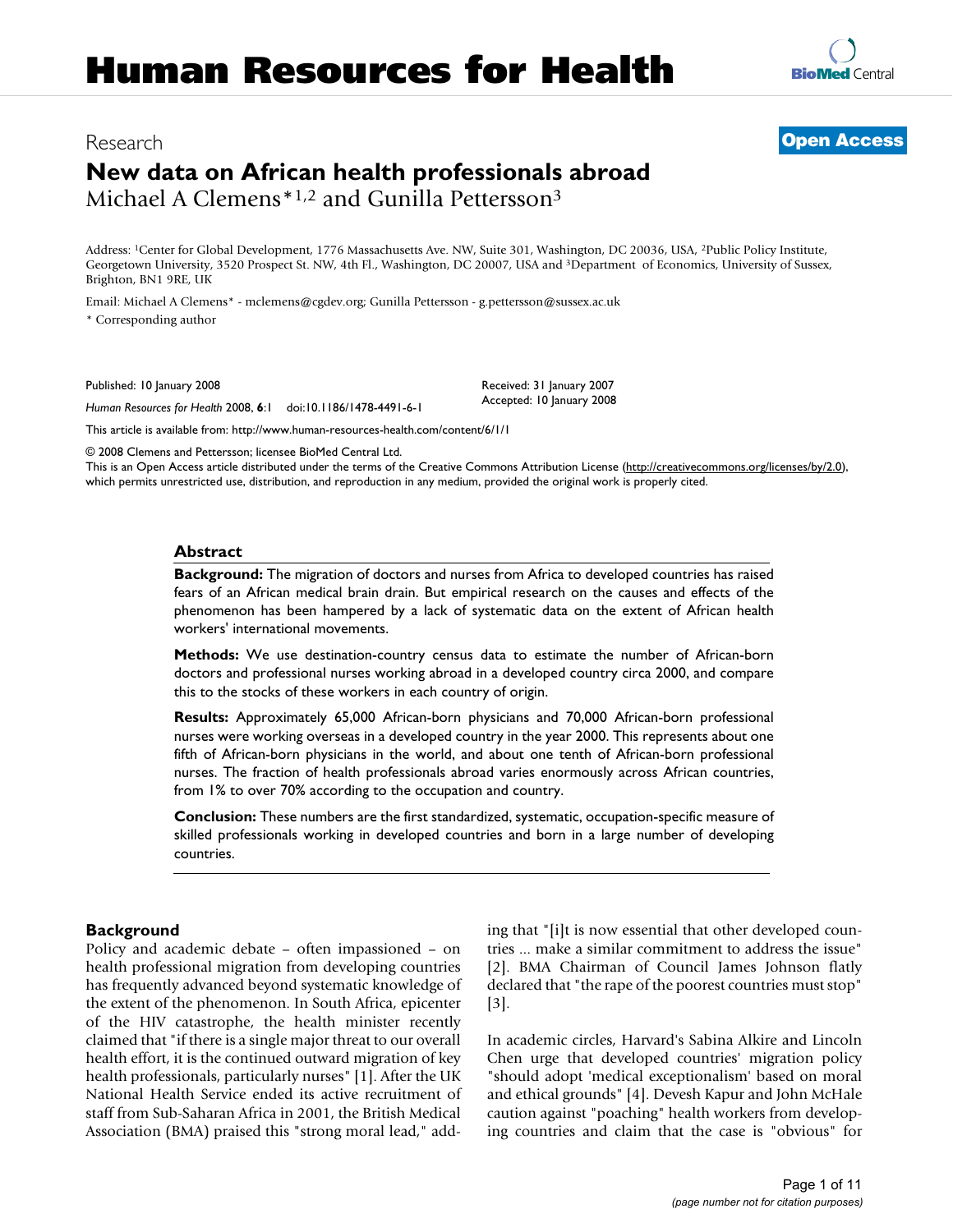"restraint" in the recruitment of doctors and nurses [5]. Philip Martin, Manolo Abella, and Christiane Kuptsch assert that South Africa is "suffering" from a "brain drain" of doctors and nurses and decry a fiscal impact over \$1 billion [6].

Some of the above statements were carefully researched using available information. But they were based (through no fault of the authors) on the available incomplete and problematic measures of the extent of health professional migration because systematic data on international flows of African health workers have simply been absent. Untested hypotheses abound.

The simple reason for this is that no agency collects standardized data on international flows of people disaggregated by occupation. Each scholar who approaches the issue of African health professional migration is thus obliged to collect data anew. Amy Hagopian et al. use professional association data to count the number of Africantrained physicians from nine sending countries practicing in two receiving countries (the US and Canada) [7]. Fitzhugh Mullan reports the number of physicians trained in eight African countries (and in Sub-Saharan Africa in the aggregate) practicing in four Anglophone destination countries [8]. The World Health Organization lists data on African-trained doctors and nurses working in seven or eight destination countries, covering 10 sending countries for doctors and 19 for nurses [9]. In a more ambitious effort, Docquier and Bhargava report the number of 'African' physicians from each of *all* the African sending countries practicing in 16 receiving countries each year from 1991 to 2004 – where 'African' is defined differently according to each receiving country [10].

# *Limitations of other investigations*

Each of these valuable datasets, while useful for certain research questions, has important characteristics that limit its application to other questions. First, three of these studies count only physicians; they omit nurses and all other types of health professionals, who are of great importance to African health systems and who constitute the majority of the health professional diaspora from Sub-Saharan Africa. Second, the studies of Hagopian et al., Mullan, and WHO only report a limited number of sending and receiving countries, giving a poor idea of total flows – especially for non-Anglophone African countries.

Third, the Hagopian et al., Mullan, and WHO data focus exclusively – and Docquier and Bhargava primarily – on African-*trained* physicians as the principal measure of physicians' departure from Africa. This approach would lead to decent statistics for a study of, say, the fiscal consequences of physician emigration; the vast majority of African-trained doctors are trained with public funds. (It would be problematic even for this purpose, however, since a portion of African doctors trained abroad do so using scholarships funded by their home governments.) A statistic measuring diaspora size based on country of birth would be a poor indicator indeed of the fiscal consequences of emigration. But a narrow focus on country of training would not be appropriate for other studies – such as an investigation of the effects of physician emigration on health system staffing, health care availability, or health outcomes in the countries of origin. We explain below.

To see this, note that 12 of the 53 countries in Africa (and 11 of 48 Sub-Saharan countries) do not have a medical school accredited by the Foundation for Advancement of International Medical Education and Research (FAIMER) [11]. A medical degree from a FAIMER-accredited school is a prerequisite to licensure in major receiving countries such as the United States [12], and related but effectively similar restrictions apply in Australia and Canada. This means that, properly measured, an indicator of physician 'drain' based strictly on country of training would *define* about a quarter of Sub-Saharan Africa to have lost *zero* physicians to emigration. It is certain, however, that physicians would have left most or all of those countries to some degree at some point, with possible consequences for staffing, the availability of care or health outcomes. For related reasons, a country-of-training based measure would artificially define nurse emigration from most Francophone African countries to be extremely small, since French law currently mandates that only graduates from French nursing schools may practice as professional nurses in France. Home-trained nurses who leave must therefore train again, in France, in order to appear in the data as practicing nurses in France – so they become foreign-trained nurses. Beyond this, a country-of-training measure for either doctors or nurses would give an odd accounting even for countries that do have accredited schools but many of whose nationals nevertheless train in other African countries. For instance: Doctors in the UK who were born in Zambia and Zimbabwe, but who trained in South Africa, would contribute exclusively to the South African 'brain drain' – a classification that might be sensible for some research questions, but not others.

Fourth, the Docquier and Bhargava data take the very problematic step of mixing different and highly conflicting measures of what constitutes an African physician abroad. 'African' physicians are counted in some destination countries by their country of birth (e.g. Belgium), in others by their country of citizenship (e.g. Portugal), and in others by their country of training (e.g. France). This fact renders the meaning of the blended database extremely vague. To give one example, the French Ordre National des Médecins reports that in 1999 there were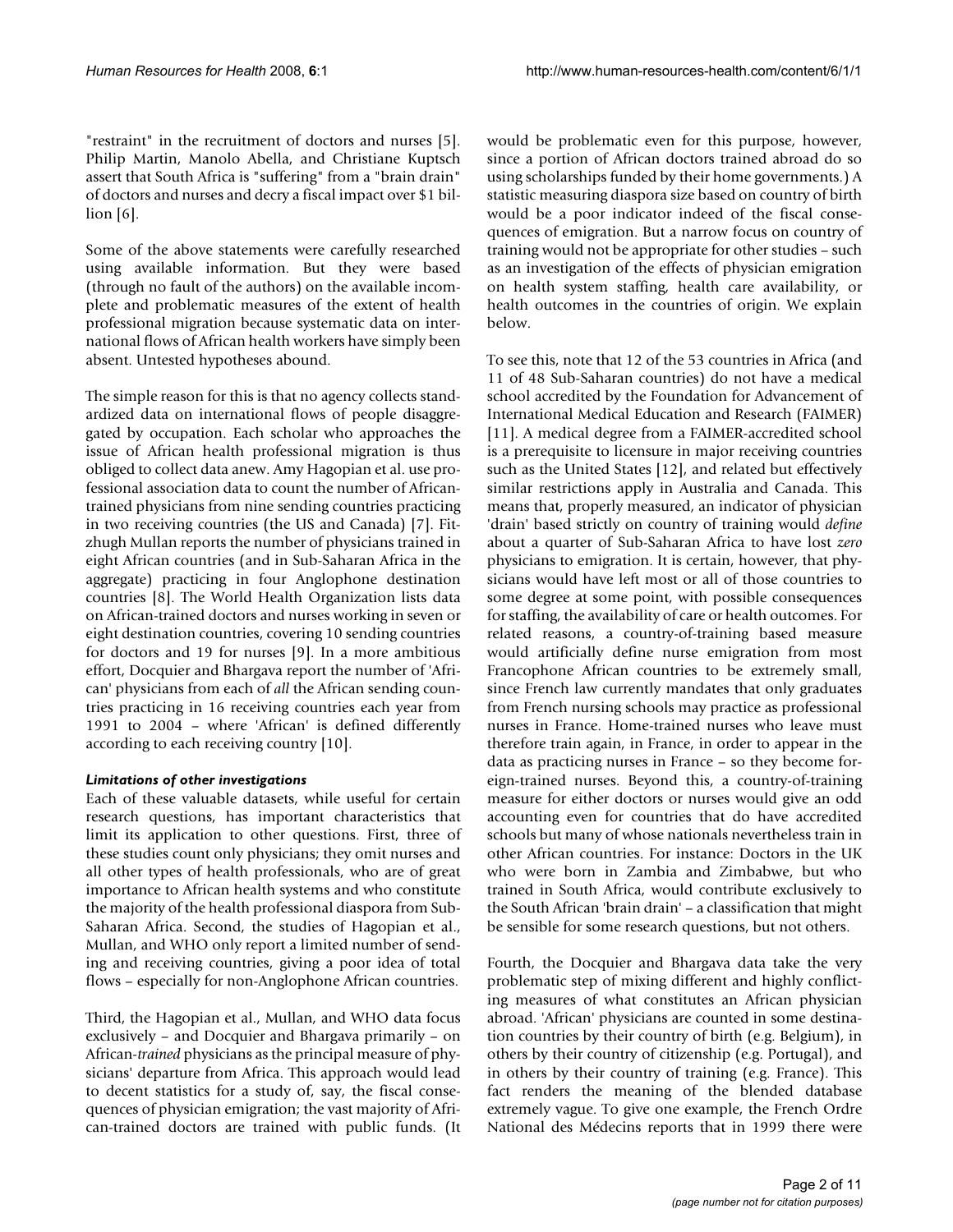238 physicians in France who were citizens of Sub-Saharan African countries, but the French census of 1999 reports 4,203 physicians in France who were born in Sub-Saharan Africa – a difference of 1,766%! To make another comparison, in 2001 the Canadian Medical Association reports 190 physicians in Canada trained in Egypt, but the Canadian census of the same year shows 750 Egyptian*born* physicians working in Canada (a 395% difference). Such discrepancies are the rule, not the exception. Differences of this magnitude suggest that mixing these different classifications can destroy the ability of the resulting number to measure anything at all. In empirical studies of emigrants and diasporas it is imperative to choose a single definition and retain it.

Fifth, there are limits to the coverage of the Docquier and Bhargava data in time and space. They report panel data on 14 years of annual flows of physicians out of Africa, but these are calculated based on 14 years of annual stock data for only five of the 16 destination countries they study. In the other 11 receiving countries the flows are interpolated from three or fewer annual observations (in 10 of them, 2 or fewer observations). For the large majority of the receiving countries, then, the annual flows are broad interpolations. The result is a database that is a blend of cross section and time series, with an unknown degree of measurement error in either dimension. Finally, the dataset omits destination countries that are very important for certain African sending countries, destinations like Spain and South Africa.

The present study seeks to create a systematic, standardized snapshot of the stock of African-born physicians and professional nurses living and working in developed countries. It improves on earlier work by including professional nurses; by maintaining a single, consistent definition of 'African'; by including all the major destination countries; by covering every African sending country; and by providing information on country of birth rather than country of training, a more useful measure for certain research questions.

Crucially, the numbers presented here do *not* represent the number of Africans who became health professionals in Africa and subsequently departed Africa. They only and exclusively represent the numbers of African people who have two traits: 1) they work outside Africa and 2) they work as health professionals. Only a subset of these people became health professionals in Africa and subsequently moved. If the latter is the population of interest, however, then for the reasons discussed above, simply counting up health professionals outside Africa who were trained in Africa (as is often done in the literature) is not an adequate measure either. As we have explained, this would severely undercount physician 'drain' from one quarter of sub-Saharan African countries, as well as nurse 'drain' from all of Francophone Africa. The simple fact is that no single, one-size-fits-all measure of health professional 'drain' exists. A statistic describing the size of the African health professional diaspora based on country of birth is not a measure of 'drain', but captures interesting information relevant to research questions about 'drain'; the same is true of a statistic focusing on country of training.

# **Methods**

In late 2005 we contacted the census bureaus of the nine most important destination countries for African health professional emigrants to obtain estimates of the number of African-born doctors and nurses living in each destination country at the time of the most recent census.

#### *What is an 'African' health professional?*

There is, of course, no single statistic that captures the extent of "African health worker emigration". One can interpret each component of the phrase in multiple ways. Is an "African" someone resident in Africa, someone born in Africa, someone whose ancestors for several generations were born in Africa, someone trained in Africa, or someone who holds African citizenship? Does "Africa" include North Africa and all of South Africa? Is a "health worker" someone who was trained as such or someone who currently works in the health sector? How long must one stay outside the country for that movement to be "emigration"?

This database takes one of many possible valid stances on these questions. Here, we classify "Africans" by country of birth; we include the entire African continent; we count as doctors and nurses only those currently employed as doctors and nurses; we include only developed countries as destinations; and we count those who were residing in the receiving countries on a sufficiently permanent basis circa 2000 to be included in that country's most recent census.

All previous databases and this one share limitation that they are based on census or professional society data and thus record each individual's occupation as the job that the person performs currently. An African trained as a nurse who now works abroad outside the health sector is therefore not counted. But to the extent that the tendency for emigrant health professionals to leave the health sector does not differ markedly by country of origin, even numbers that do not account for this phenomenon still give a good indicator of relative emigration across sending countries. In other words, a certain number of emigrated Senegalese nurses are not counted because they no longer work as nurses. But there is no a priori reason to think this tendency stronger (nor thus that undercounting is greater) for Senegalese nurses than for Malawian nurses. An addi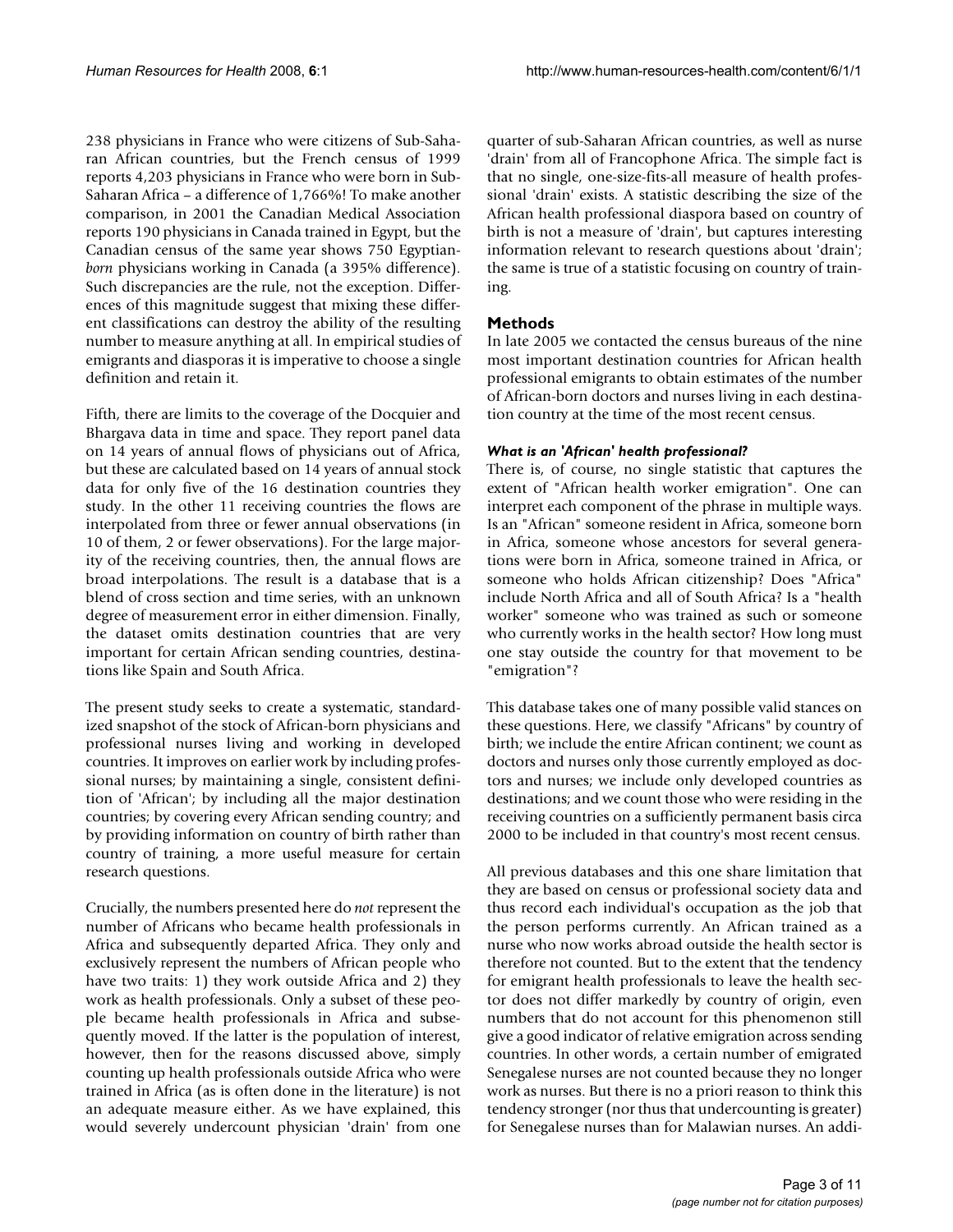tional reason the data are informative despite the absence of those who leave the health profession in the destination countries is that some research questions will focus primarily on those who remain in the health field. A key question for policy research is whether or not developed countries are luring specifically health workers from poor countries to fill developed-country positions, and the incentive systems they create to do so only function to the extent that the immigrants remain in health care.

The case of Mozambique aptly illustrates the sensitivity of data like these to different assumptions. The Mozambique Medical Association estimates, in a personal communication to the authors, that only around 5% of Mozambican physicians work abroad. Destination-country census data show that about 75% of people born in Mozambique who now work as physicians do not live in Mozambique. The main cause of this disparity is the fact that many of those physicians are of European ancestry and departed in the mass exodus of Portuguese colonists around independence in 1975. But it is not at all obvious that counting whites results in a poor measure of human capital loss. In South Africa white health professionals today play an important role in educating a new generation of black health professionals. It is true that Mozambican-born physicians in the white colonist class were providing most of their health care to urban elites in the colonial era rather than to rural blacks, but the same could be said of many black physicians in today's independent African states. We take country of birth as a useful measure of "African-ness" though we recognize it is not germane to all research questions. To restate this point, 1) white African colonial doctors have made and do make some contribution to health conditions for black Africans, and 2) many black African doctors have only a limited impact on health conditions for the mass of black Africans, for example because many focus their practices on elites who live in urban areas. It is not at all clear, therefore that a measure of the African health professional diaspora restricted only to certain ethnic groups is a superior measure for all or even most research questions.

# *Nine destination countries proxy for the world*

We also assume that we have a good estimate of how many African health professionals live outside each sending country simply by counting how many live in the nine most important destination countries. Those countries are the United Kingdom, United States, France, Australia, Canada, Portugal, Belgium, Spain, and South Africa. In choosing this list we sought a balance between coverage and the time and expense of additional data collection.

The primary reason that we take these countries as sufficient for most purposes to capture health professional emigration from Africa is that the first eight receiving countries alone account for 94.2% of all African-born, university-educated people residing in any OECD country in 2000. Our experience comparing the migration patterns of African health professionals to those of other types of well-educated migrants suggests that the proportion of total African health professional emigrants is similar to this value. We add a ninth country, South Africa, because we take it to be the most important non-OECD receiving country for African health professionals.

It is of course possible that another non-OECD country, such as Saudi Arabia, is important for some countries, or that health professionals differ greatly in their migration patterns from other skilled professionals. But survey data from African health professionals considering emigration suggest that neither of these is the case. Between 2001 and 2002, Magda Awases et al. of the World Health Organization interviewed 2,382 doctors, nurses, and other health professionals in six African countries [13]. Each person declaring an intention to emigrate was asked his or her favored destination. The fraction of these in each country who gave one of our nine destination countries was 89.3% in Cameroon, 91.8% in Senegal, and 94.6% in South Africa. A small percentage of respondents in Zimbabwe mentioned Botswana and New Zealand as destinations but the vast majority mentioned one of our nine receiving countries. Respondents from Ghana and Uganda did not mention any countries outside Africa besides the US and UK, and these two destinations plus South Africa accounted for the vast majority of favored destinations in both cases.

Martha Johanna Oosthuizen surveyed in 2002 the favored destination countries of a sample of Registered Nurses in South Africa who had just finished their training if they were to work outside South Africa [14]. Of these, 24% mentioned countries outside Africa not included in the nine considered here: Ireland (2%), New Zealand (4%), and Saudi Arabia (18%). An additional 11% mentioned unspecified "other countries in Europe and Africa", a subset of which may be included in the nine countries considered here. These results are somewhat difficult to interpret since, of the 105 people who answered the survey, only 85 stated that they would ever consider working outside the country while 91 gave a favored destination if they were to work outside the country. The 105 respondents were selfselected from a pool of 500 nurses initially contacted, so nonresponse bias in these numbers is a real possibility. Note also that direct recruitment of nurses by Saudi Arabia in South Africa is a very recent phenomenon, meaning that the proportion of emigrating South African Registered Nurses who went to Saudi Arabia before the year 2000 is certainly much lower than 18%.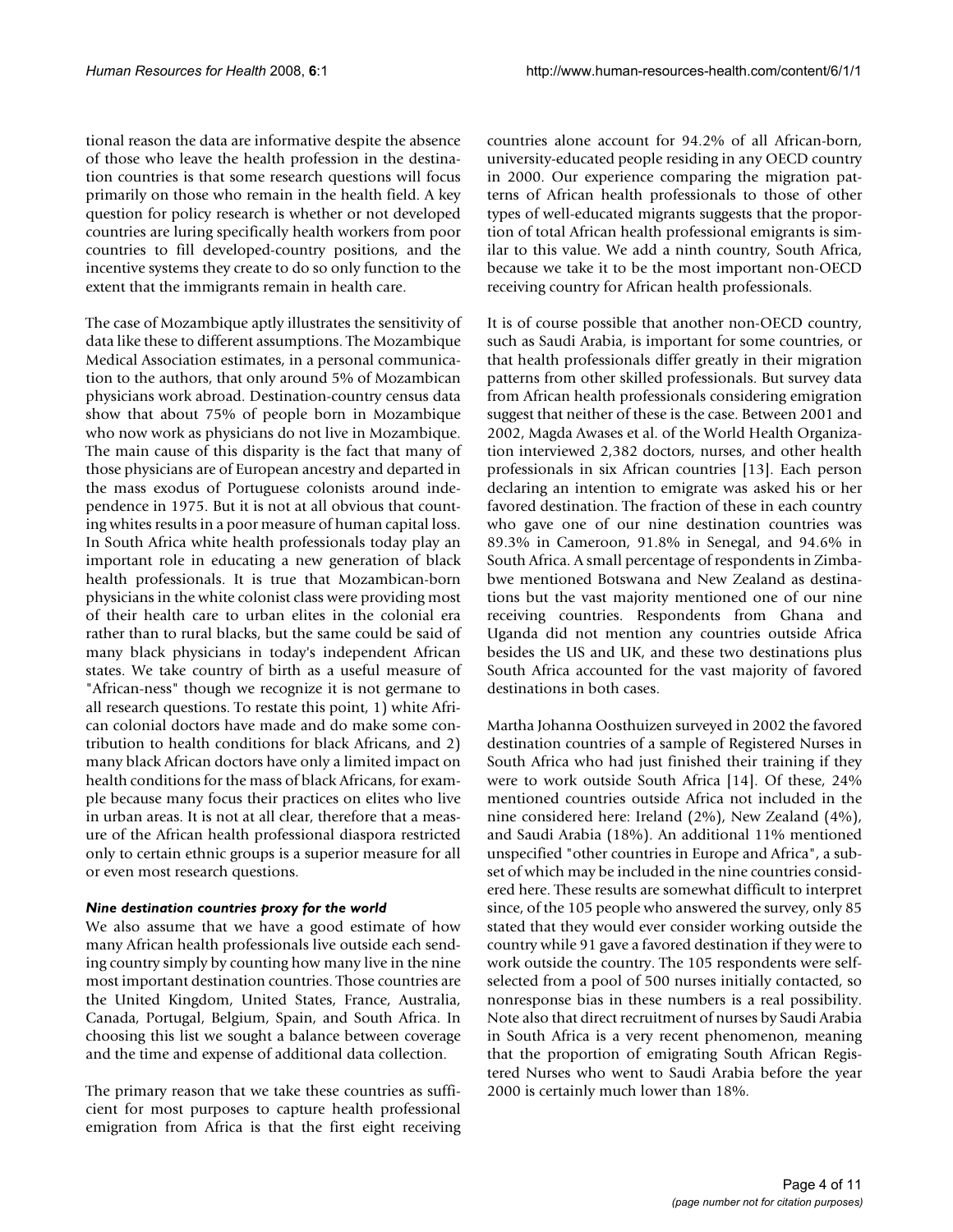

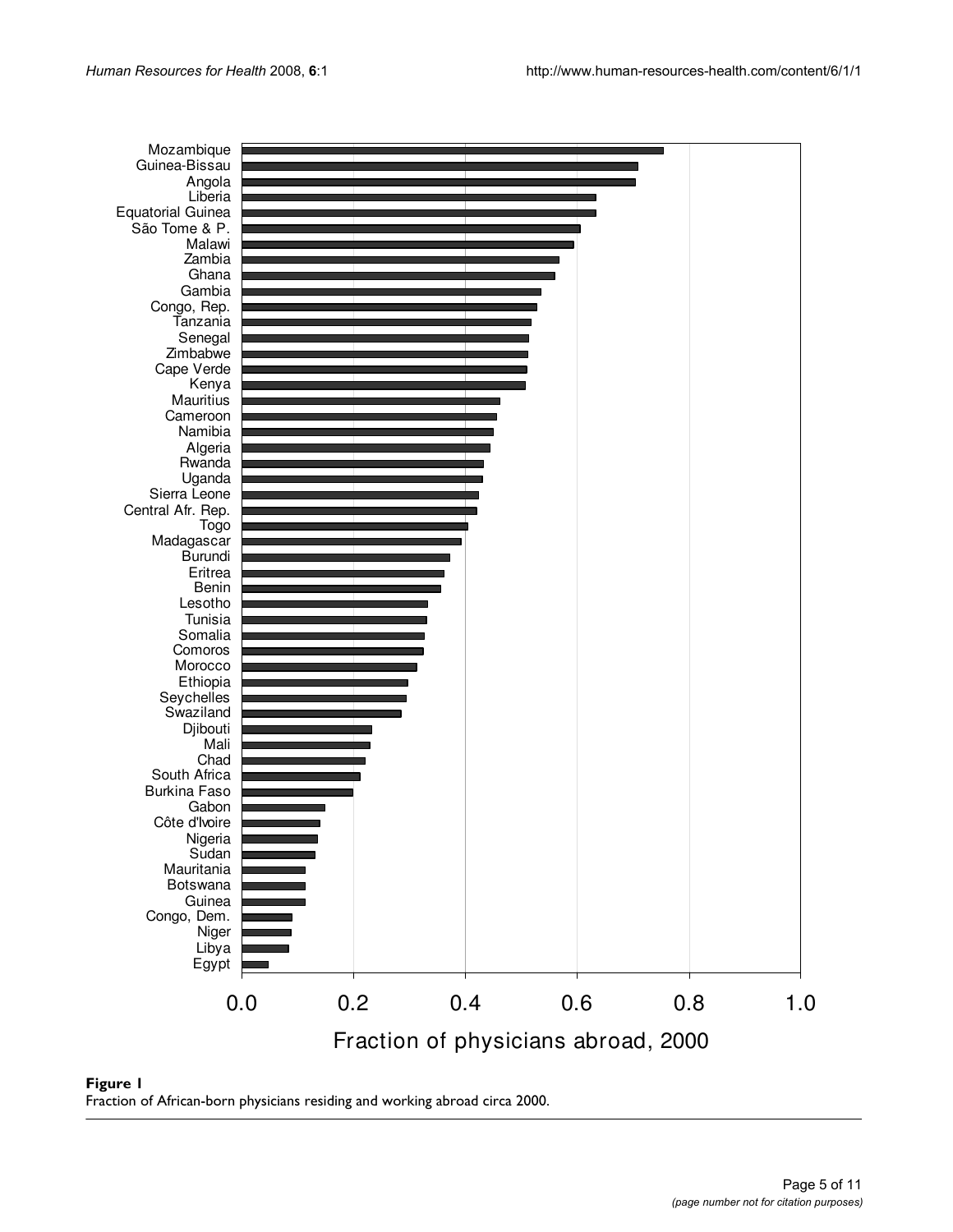

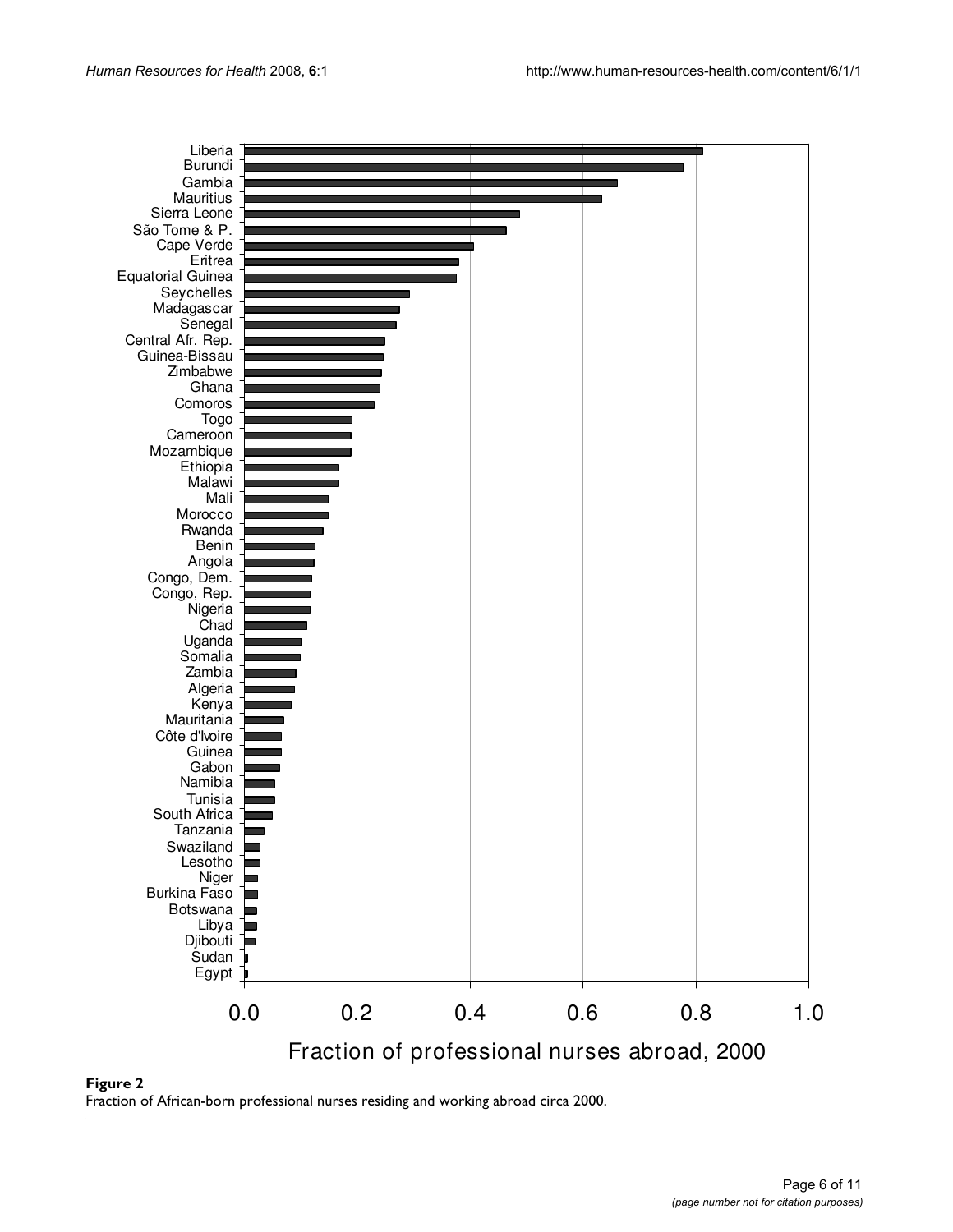|                  |          |            | <b>Total abroad</b>     | Frac.*          |                 |            |                |                 |                 |                 |        |     |
|------------------|----------|------------|-------------------------|-----------------|-----------------|------------|----------------|-----------------|-----------------|-----------------|--------|-----|
| Sending country  | Domestic | <b>GBR</b> | <b>USA</b>              | <b>FRA</b>      | <b>CAN</b>      | <b>AUS</b> | PRT            | ESP             | BEL             | ZAF             |        |     |
| Algeria          | 13,639   | 45         | 50                      | 10,594          | 10              | 0          | $\overline{2}$ | 60              | 99              | 0               | 10,860 | 44% |
| Angola           | 881      | 16         | 0                       | 5               | 25              | 0          | 2,006          | 4               | 5               | 31              | 2,102  | 70% |
| Benin            | 405      | 0          | 4                       | 206             | 0               | 0          | 0              | T               | $\overline{13}$ | 0               | 224    | 36% |
| <b>Botswana</b>  | 530      | 28         | 10                      | 0               | 0               | 3          | 0              | 0               | I.              | 26              | 68     | 11% |
| Burkina Faso     | 314      | 0          | 0                       | 77              | 0               | 0          | 0              | 0               | T               | 0               | 78     | 20% |
| Burundi          | 230      | 5          | 0                       | 53              | 10              | 3          | 0              | T               | 55              | 9               | 136    | 37% |
| Cameroon         | 1,007    | 49         | 170                     | 332             | 20              | 0          | 0              | 4               | 267             | 3               | 845    | 46% |
| Cape Verde       | 202      | 0          | 15                      | $\overline{10}$ | 0               | 0          | 186            | 0               | 0               | 0               | 211    | 51% |
| Cent. Afr. Rep.  | 120      | 0          | 0                       | 79              | 0               | 0          | 2              | T               | 5               | 0               | 87     | 42% |
| Chad             | 248      | 0          | 0                       | 69              | 0               | 0          | 0              | 0               | ı               | 0               | 70     | 22% |
| Comoros          | 50       | 0          | 0                       | 20              | 0               | 0          | 0              | 0               | I.              | 3               | 24     | 32% |
| Congo, DR        | 5,647    | 37         | 90                      | 139             | 35              | 0          | 42             | 4               | 107             | 98              | 552    | 9%  |
| Congo, Rep.      | 670      | П          | 15                      | 468             | 0               | 0          | 49             | 4               | 65              | 135             | 747    | 53% |
| Cote d'Ivoire    | 1,763    | 0          | 10                      | 262             | 0               | 0          | 0              | T               | 8               | 3               | 284    | 14% |
| Djibouti         | 86       | 0          | 0                       | 25              | 0               | 0          | 0              | 0               | I.              | 0               | 26     | 23% |
| Egypt            | 143,555  | 1,465      | 3,830                   | 471             | 750             | 535        | L              | 17              | 31              | 19              | 7,119  | 5%  |
| Eq. Guinea       | 47       | 0          | 0                       | 4               | 0               | 0          | L              | 76              | 0               | 0               | 81     | 63% |
| Eritrea          | 173      | 18         | 55                      | 0               | 20              | 5          | 0              | 0               | 0               | 0               | 98     | 36% |
| Ethiopia         | 1,310    | 65         | 420                     | 16              | 30              | 9          | L              | T               | $\overline{2}$  | 9               | 553    | 30% |
| Gabon            | 368      | 0          | 0                       | 61              | 0               | 0          | 0              | 0               | 4               | 0               | 65     | 15% |
| Gambia           | 40       | 16         | 30                      | 0               | 0               | 0          | 0              | 0               | 0               | 0               | 46     | 53% |
| Ghana            | 1,294    | 590        | 850                     | 16              | 95              | 0          | 0              | 4               | $\overline{2}$  | 82              | 1,639  | 56% |
| Guinea           | 898      | 3          | 15                      | 69              | 10              | 0          | 0              | П               | 7               | 0               | 115    | 11% |
| Guinea-Bissau    | 103      | 0          | 15                      | 75              | 0               | 0          | 160            | 0               | I               | 0               | 251    | 71% |
| Kenya            | 3,855    | 2,733      | 865                     | 0               | 180             | 110        | I              | $\overline{4}$  | ı               | 81              | 3,975  | 51% |
| Lesotho          | 114      | 8          | 0                       | 0               | 0               | 0          | 0              | 0               | 0               | 49              | 57     | 33% |
| Liberia          | 73       | 10         | 105                     | 5               | 0               | 0          | 0              | 5               | ı               | 0               | 126    | 63% |
| Libya            | 6,371    | 349        | 120                     | 20              | 75              | 5          | 0              | 9               | 7               | 0               | 585    | 8%  |
| Madagascar       | 1,428    | 6          | 30                      | 878             | 0               | 0          | 0              | 0               | 6               | 0               | 920    | 39% |
| Malawi           | 200      | 191        | 40                      | 0               | 0               | 10         | 2              | T               | ı               | 48              | 293    | 59% |
| Mali             | 529      | 0          | 15                      | 138             | 0               | 0          | 0              | 0               | 4               | 0               | 157    | 23% |
| Mauritania       | 333      | 0          | $\overline{10}$         | 28              | 0               | 0          | 0              | 4               | I.              | 0               | 43     | 11% |
| <b>Mauritius</b> | 960      | 294        | 35                      | 307             | 110             | 36         | L              | 0               | 20              | 19              | 822    | 46% |
| Morocco          | 14,293   | 33         | 225                     | 5,113           | 70              | 4          | 9              | 833             | 213             | 6               | 6,506  | 31% |
| Mozambique       | 435      | 16         | 20                      | 0               | 10              | 3          | 1,218          | 4               | 2               | 61              | 1,334  | 75% |
| Namibia          | 466      | 37         | 15                      | 0               | 30              | 9          | 0              | 0               | 0               | 291             | 382    | 45% |
| Niger            | 386      | 0          | 10                      | 23              | 0               | 0          | 0              | $\mathbf{I}$    | 3               | 0               | 37     | 9%  |
| Nigeria          | 30,885   | 1,997      | 2,510                   | 29              | 120             | 0          | T              | $\overline{13}$ | 6               | 180             | 4,856  | 14% |
| Rwanda           | 155      | 4          | 25                      | 8               | 0               | 0          | T              | 0               | 70              | $\overline{10}$ | 118    | 43% |
| Sao Tome & P.    | 63       | 0          | 0                       | 0               | 0               | 0          | 96             | T               | 0               | 0               | 97     | 61% |
| Senegal          | 640      | 0          | 40                      | 603             | 10              | 0          | L              | 9               | $\overline{2}$  | 3               | 678    | 51% |
| Seychelles       | 120      | 29         | 0                       | 4               | $\overline{10}$ | 3          | 0              | 0               | 0               | 4               | 50     | 29% |
| Sierra Leone     | 338      | 118        | 115                     | 9               | 0               | 0          | 0              | 0               | 3               | 4               | 249    | 42% |
| Somalia          | 310      | 53         | 70                      | $\mathbf 0$     | 25              | 3          | 0              | 0               | 0               | 0               | 151    | 33% |
| South Africa     | 27,551   | 3,509      | 1,950                   | 16              | 1,545           | 1,111      | 61             | 5               | 0               | $-834**$        | 7,363  | 21% |
| Sudan            | 4,973    | 606        | 65                      | 17              | 15              | 40         | 0              | T               | 4               | 10              | 758    | 13% |
| Swaziland        | 133      | 4          | $\overline{\mathbf{4}}$ | 0               | 0               | 0          | L              | 0               | 0               | 44              | 53     | 28% |
| Tanzania         | 1,264    | 743        | 270                     | 4               | 240             | 54         | L              | T               | 3               | 40              | 1,356  | 52% |
| Togo             | 265      | 0          | $\overline{10}$         | 168             | 0               | 0          | 0              | 0               | $\overline{2}$  | 0               | 180    | 40% |
| Tunisia          | 6,459    | 16         | 30                      | 3,072           | 0               | 0          | 0              | 4               | 60              | 0               | 3,192  | 33% |
| Uganda           | 2,429    | 1,136      | 290                     | L               | 165             | 61         | L              | T               | 3               | 179             | 1,837  | 43% |
| Zambia           | 670      | 465        | 130                     | $\mathbf 0$     | 40              | 39         | 3              | 0               | 3               | 203             | 883    | 57% |

# **Table 1: Physicians born in Africa appearing in census of nine receiving countries circa 2000**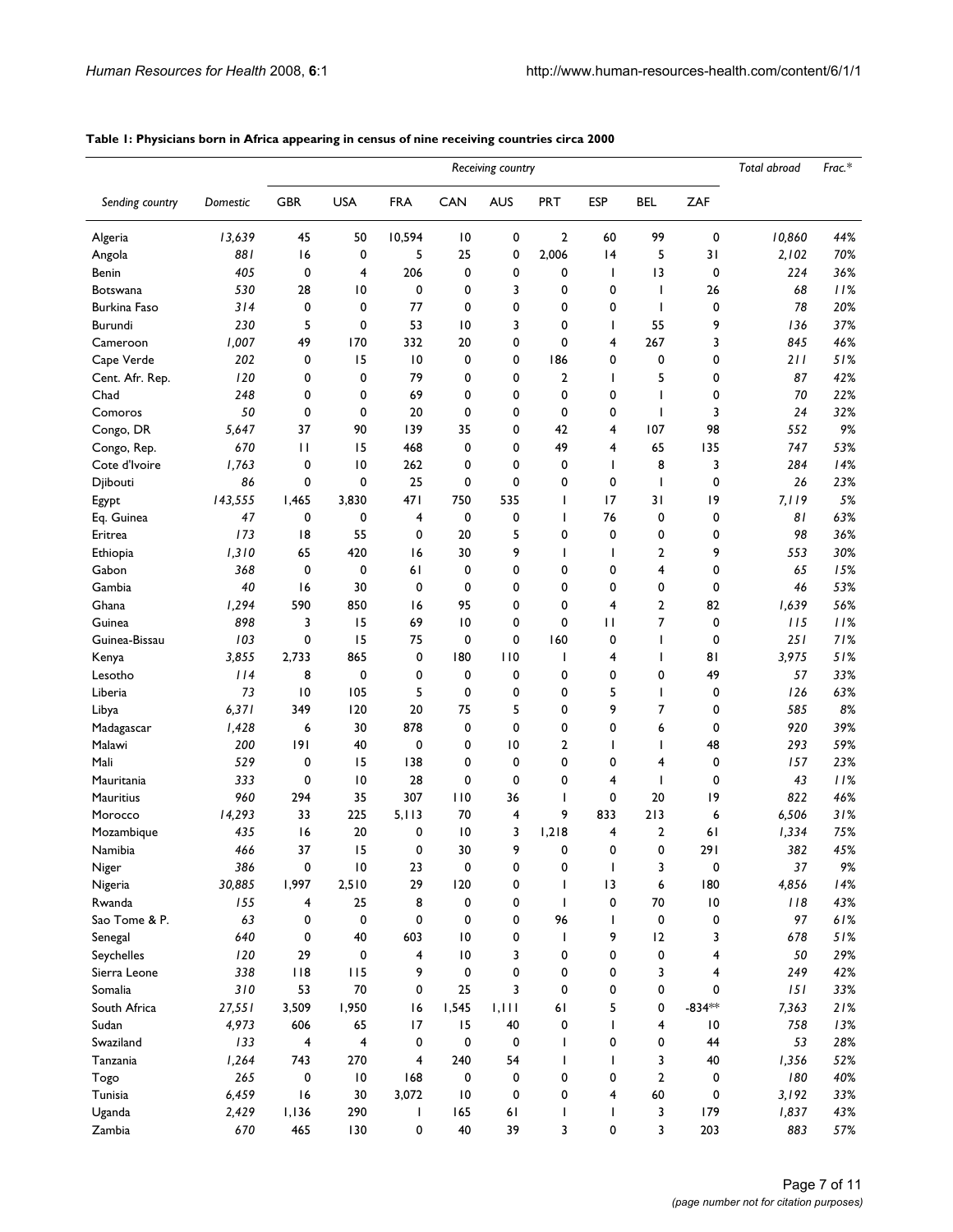| Zimbabwe    | 1.530   | 553    | 235    |        | 55          | 97    | 12    |       |       | 643   | .602   | 51% |
|-------------|---------|--------|--------|--------|-------------|-------|-------|-------|-------|-------|--------|-----|
| Africa      | 280,808 | 15.258 | 12.813 | 23.494 | 3,715 2,140 |       | 3.859 | 1.096 | 1.107 | 1.459 | 64.941 | 19% |
| Sub-Saharan | 96.405  | 13.350 | 8.558  | 4.199  | 2,800       | 1.596 | 3.847 | 173   | 696   | 1.434 | 36.653 | 28% |

| Table 1: Physicians born in Africa appearing in census of nine receiving countries circa 2000 (Continued) |  |  |  |
|-----------------------------------------------------------------------------------------------------------|--|--|--|
|-----------------------------------------------------------------------------------------------------------|--|--|--|

Sources: See Acknowledgements. African sending countries show country of birth as recorded in the receiving-country census. Receiving countries show country of residence at the time of the last census (France [FRA] 1999; United States [USA] 2000; Australia [AUS], Belgium [BEL], Canada [CAN], Portugal [PRT], South Africa [ZAF], Spain [ESP], and United Kingdom [GBR] 2001). The copyright to some of the data in this table is retained by the source agency; see appendix for details before reproducing these data elsewhere. All data used here with written permission. \*Gives the number of professionals abroad as a fraction of total professionals (domestic + abroad). \*\*There are 834 physicians born in one of the other eight receiving countries who appear in the 2001 census of South Africa. This negative number thus represents a "netting out" term. The full contents of this table are available in an Excel workbook from the Center for Global Development website [17].

Both in the surveys of Awases et al. and of Oosthuizen a small fraction of emigrating African health professionals reveal the intent to work in another African country, a flow which is not captured by the data presented here and which represents a small discrepancy between these numbers and true emigration to all other countries. It is smaller still when one considers reciprocal flows: A small number of emigrating Nigerian physicians go to work in Ghana, but a small number of emigrating Ghanaian physicians go to work in Nigeria. Counting each as an additional loss would ignore the fact that for intra-Africa movements, one country's loss is another's gain. And this discrepancy, to the extent that it is small and largely independent of country characteristics, contributes primarily white noise to the data here rather than any bias that would affect the analysis. In sum, the true number of health professionals working abroad may exceed the number working in the nine destination countries focused on here by an amount on the order of 5–10%. There is little reason to think that this discrepancy is systematic across countries, so the indicator remains a good estimate of the relative degree of health professional emigration across countries.

#### **Results**

Table 1 presents the number of African-born physicians residing in the nine principal destination countries circa 2000, and Table 2 presents the numbers for professional nurses. Combined with statistics for the number of physicians and professional nurses who live and work in each African country, this allows us to estimate – in the final column of each table – the fraction of total doctors and nurses born in each African country who live abroad. Figure 1 presents this fraction graphically for physicians from all African countries, and Figure 2 does the same for nurses. Note well that the numbers of doctors and nurses working *in* each African country includes those of all countries of birth.

Approximately 65,000 African-born physicians and 70,000 African-born professional nurses were working overseas in a developed country in the year 2000. This represents about one fifth of African-born physicians in the world, and about one tenth of African-born professional nurses. The fraction of health professionals abroad varies enormously across African countries, from 1% to over 70% according to the occupation and country.

#### **Discussion**

The purpose of this note is to describe and disseminate the data rather than engage in extensive analysis. Several features of the data nevertheless leap out of the figures. The first is the extreme size of the health professional diaspora, for some countries, relative to the domestic workforce. For every Liberian physician working in Liberia, about two live abroad in developed countries; for every Gambian professional nurse working in the Gambia, likewise about two live in a developed country overseas. Also notable in the figures is the extreme variation of these statistics across the continent; Niger has a tiny physician diaspora; Ghana's is enormous.

Figure 1 also suggests a relationship between the loss of professionals and economic and political stability. Angola, Congo-Brazzaville, Guinea-Bissau, Liberia, Mozambique, Rwanda, and Sierra Leone all experienced civil war in the 1990s and all had lost more than 40% of their physicians by 2000. Kenya, Tanzania, and Zimbabwe all experienced decades of economic stagnation in the late 20th century and by its end, each had lost more than half of its physicians. Countries with greater stability and prosperity – Botswana, South Africa, and pre-collapse Côte d'Ivoire – managed to keep their doctors. It further appears that physicians may not leave countries too destitute to educate large numbers of doctors with the financial capital or connections abroad that facilitate emigration – such as Congo-Kinshasa, Niger, and pre-pipeline Chad. All three of these are among the poorest countries on earth, are not the site of any of Africa's strongest medical schools, and have very low physician emigration rates. Large countries (Nigeria, South Africa) appear better at generating domestic opportunities for health professionals. Doctors from Francophone African countries may face language barriers or other impediments in the destination countries with the most opportunities for foreign doctors.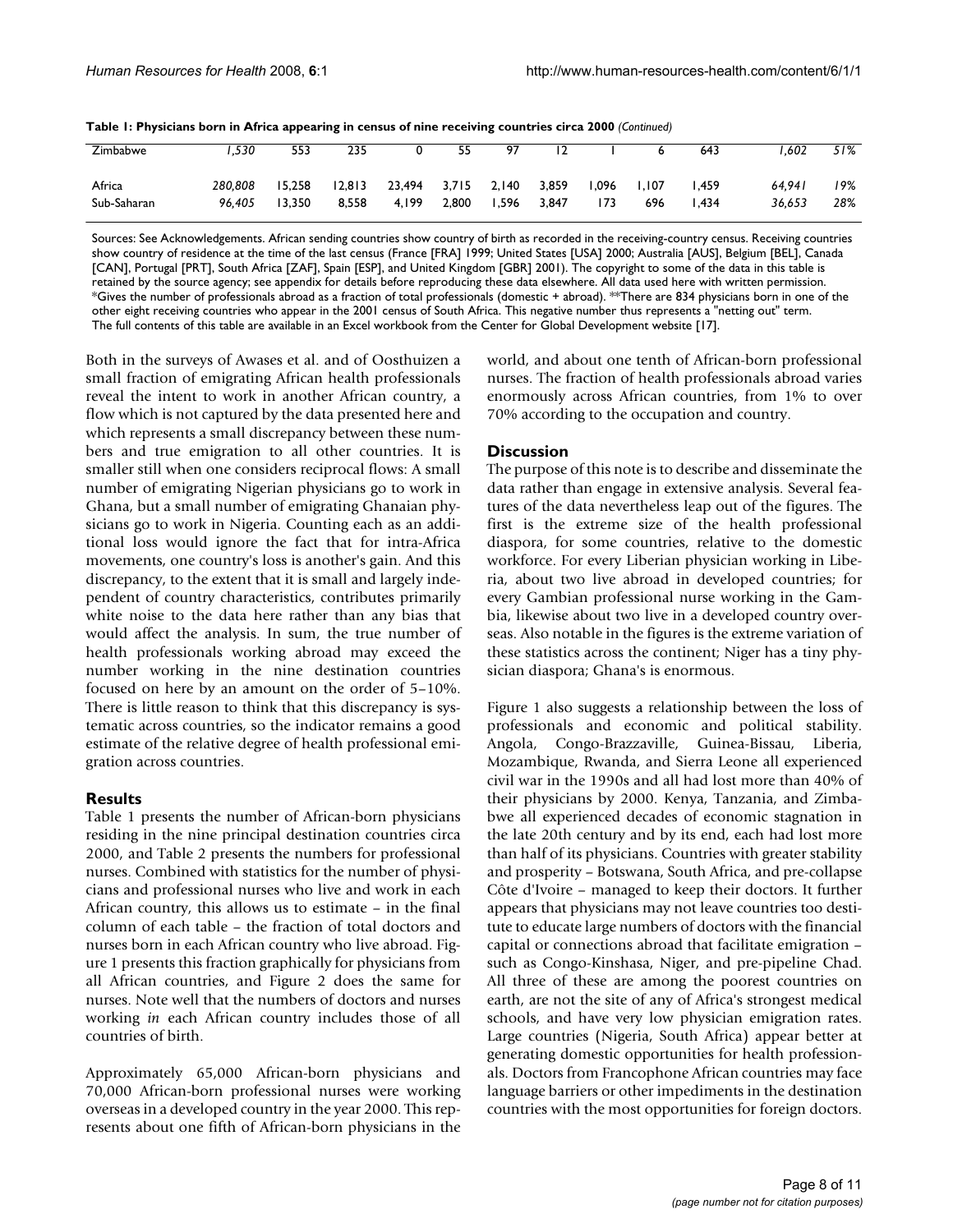|                  |          | Receiving country       |                 |              |                 |                 |                |              |       |              |        | Frac.* |
|------------------|----------|-------------------------|-----------------|--------------|-----------------|-----------------|----------------|--------------|-------|--------------|--------|--------|
| Sending country  | Domestic | <b>GBR</b>              | <b>USA</b>      | <b>FRA</b>   | CAN             | <b>AUS</b>      | <b>PRT</b>     | <b>ESP</b>   | BEL   | ZAF          |        |        |
| Algeria          | 83,022   | 37                      | 138             | 7,953        | 40              | 6               | ı              | 26           | 44    | 0            | 8,245  | 9%     |
| Angola           | 13,135   | 22                      | 135             | 12           | 10              | 4               | 1,639          | 8            | П     | 0            | 1,841  | 12%    |
| Benin            | 1,315    | $\overline{\mathbf{4}}$ | 28              | 155          | 0               | 0               | 0              | 0            | 0     | 0            | 187    | 12%    |
| <b>Botswana</b>  | 3,556    | 47                      | 28              | 0            | 0               | 0               | 0              | 0            | 0     | 5            | 80     | 2%     |
| Burkina Faso     | 3,097    | 0                       | 4               | 50           | 0               | 0               | 0              | I            | П     | 0            | 76     | 2%     |
| Burundi          | 38       | $\overline{10}$         | $\overline{14}$ | J.           | 25              | 0               | 0              | 0            | 83    | 0            | 134    | 78%    |
| Cameroon         | 4,998    | 118                     | 664             | 343          | 0               | 0               | 0              | 5            | 33    | 0            | 1,163  | 19%    |
| Cape Verde       | 355      | 0                       | 91              | 25           | 0               | 0               | 128            | 0            | 0     | 0            | 244    | 41%    |
| Cent. Afr. Rep.  | 300      | 3                       | 6               | 85           | 0               | 0               | 0              | 0            | 6     | 0            | 99     | 25%    |
| Chad             | 1,054    | 0                       | 21              | 110          | 0               | 0               | 0              | 0            | 0     | 0            | 131    | 11%    |
| Comoros          | 231      | 0                       | 6               | 64           | 0               | 0               | 0              | 0            | 0     | 0            | 70     | 23%    |
| Congo, DR        | 16,969   | 44                      | 207             | 206          | 50              | 0               | 9              | 4            | 1,761 | 7            | 2,288  | 12%    |
| Congo, Rep.      | 4,933    | 28                      | l 14            | 369          | 0               | 0               | 4              | 4            | 122   | 9            | 660    | 12%    |
| Cote d'Ivoire    | 7,233    | 0                       | 185             | 302          | 0               | 0               | 0              | 0            | 22    | 0            | 509    | 7%     |
| Djibouti         | 424      | 0                       | 0               | 9            | 0               | 0               | 0              | 0            | 0     | 0            | 9      | 2%     |
| Egypt            | 187,017  | 108                     | 66 I            | 89           | 45              | 87              | 0              | 2            | 0     | 0            | 992    | 1%     |
| Eq. Guinea       | 162      | 0                       | 0               | 0            | 0               | 0               | 0              | 98           | 0     | 0            | 98     | 38%    |
| Eritrea          | 811      | 27                      | 384             | 0            | 75              | $\mathbf{I}$    | 0              | 0            | 0     | 0            | 497    | 38%    |
| Ethiopia         | 5,342    | 61                      | 888             | 16           | 75              | 37              | 0              | 0            | 0     | 0            | 1,077  | 17%    |
| Gabon            | 1,554    | 0                       | 4               | 93           | 0               | 0               | 0              | 0            | 0     | 0            | 107    | 6%     |
| Gambia           | 144      | 57                      | 221             | 4            | 0               | 0               | 0              | 0            | 0     | 0            | 282    | 66%    |
| Ghana            | 14,972   | 2,381                   | 2,101           | $\mathbf{I}$ | 275             | 0               | 0              | 2            | 0     | 6            | 4,766  | 24%    |
| Guinea           | 3,847    | 0                       | 7               | 53           | 10              | 0               | 0              | 27           | 6     | 0            | 267    | 6%     |
| Guinea-Bissau    | 799      | 5                       | 0               | 45           | 0               | 0               | 212            | 0            | 0     | $\mathbf 0$  | 262    | 25%    |
| Kenya            | 26,267   | 1,336                   | 765             | 4            | 135             | 110             | 0              | 0            | 0     | 22           | 2,372  | 8%     |
| Lesotho          | 1,266    | 5                       | 6               | 0            | 0               | 0               | 0              | 0            | 0     | 25           | 36     | 3%     |
| Liberia          | 185      | 28                      | 773             | 5            | 0               | 0               | 0              | I.           | 0     | 0            | 807    | 81%    |
| Libya            | 17,779   | 72                      | 299             | I            | $\overline{10}$ | 7               | 0              | 2            | 0     | $\mathbf 0$  | 391    | 2%     |
| Madagascar       | 3,088    | 4                       | 43              | 1,096        | $\overline{10}$ | 0               | I.             | T            | 17    | 0            | 1,171  | 28%    |
| Malawi           | 1,871    | 7                       | 171             | 0            | $\overline{10}$ | $\overline{14}$ | 0              | 0            | 0     | П            | 377    | 17%    |
| Mali             | 1,501    | $\mathbf 0$             | 57              | 208          | 0               | 0               | 0              | 0            | 0     | $\mathbf 0$  | 265    | 15%    |
| Mauritania       | 1,580    | $\mathbf 0$             | 21              | 94           | 0               | 0               | 0              | 2            | 0     | 0            | 117    | 7%     |
| <b>Mauritius</b> | 2,629    | 4,042                   | 107             | 86           | 75              | 195             | $\mathbf{I}$   | 0            | 22    | 3            | 4,531  | 63%    |
| Morocco          | 29,462   | 47                      | 276             | 3,707        | 60              | 4               | 5              | 560          | 517   | 0            | 5,176  | 15%    |
| Mozambique       | 3,664    | 12                      | 64              | 0            | 10              | 0               | 748            | 2            | 6     | $\mathbf{H}$ | 853    | 19%    |
| Namibia          | 2,654    | 8                       | 6               | 0            | 0               | 4               |                | 0            | 6     | 118          | 152    | $5%$   |
| Niger            | 2,668    | 0                       | 28              | 38           | 0               | 0               | 0              | 0            | 0     | $\mathbf 0$  | 66     | 2%     |
| Nigeria          | 94,747   | 3,415                   | 8,954           | 24           | 160             | 0               | 0              | 8            | 6     | 12           | 12,579 | 12%    |
| Rwanda           | 1,805    | 13                      | 85              | 24           | 20              | 3               | $\mathbf{I}$   | $\mathbf{I}$ | 144   | 0            | 292    | 14%    |
| Sao Tome & P.    | 172      | 0                       | 0               | 8            | 0               | 0               | 4              | 0            | 0     | 0            | 149    | 46%    |
| Senegal          | 1,887    | 3                       | 102             | 584          | 0               | 0               | 0              | 0            | 6     | 0            | 695    | 27%    |
| Seychelles       | 422      | 80                      | 28              | 8            | 30              | 29              | 0              | 0            | 0     | 0            | 175    | 29%    |
| Sierra Leone     | 1,524    | 747                     | 696             | 4            | $\overline{10}$ | 0               | 0              | 0            | 0     | 0            | 1,457  | 49%    |
| Somalia          | 1,486    | 76                      | 47              | 8            | 30              | 3               | 0              | 0            | 0     | $\mathbf 0$  | 164    | 10%    |
| South Africa     | 90,986   | 2,884                   | 877             | 20           | 275             | 955             | 58             | 3            | 33    | $-261**$     | 4,844  | 5%     |
| Sudan            | 26,730   | 42                      | 85              | 2            | 20              | 7               | 0              | 0            | 0     | 0            | 166    | 1%     |
| Swaziland        | 3,345    | 21                      | 36              | 0            | 10              | 4               | 0              | 0            | 0     | 25           | 96     | $3\%$  |
| Tanzania         | 26,023   | 446                     | 228             | 0            | 240             | 32              | $\overline{2}$ |              | 0     | 4            | 953    | 4%     |
| Togo             | 782      | $\overline{10}$         | 36              | 140          | 0               | 0               | 0              | 0            | 0     | 0            | 186    | 19%    |
| Tunisia          | 26,389   | $\mathbf{H}$            | 64              | 1,365        | 20              | 0               | 0              | ı            | 17    | 0            | 1,478  | 5%     |
| Uganda           | 9,851    | 714                     | 291             | 0            | 75              | 29              | 0              |              | 0     | 12           | 1,122  | 10%    |
| Zambia           | 10,987   | 664                     | 299             | 0            | 25              | 68              | $\overline{2}$ | 0            | 0     | 52           | 1,110  | 9%     |

# **Table 2: Professional nurses born in Africa appearing in census of nine receiving countries circa 2000**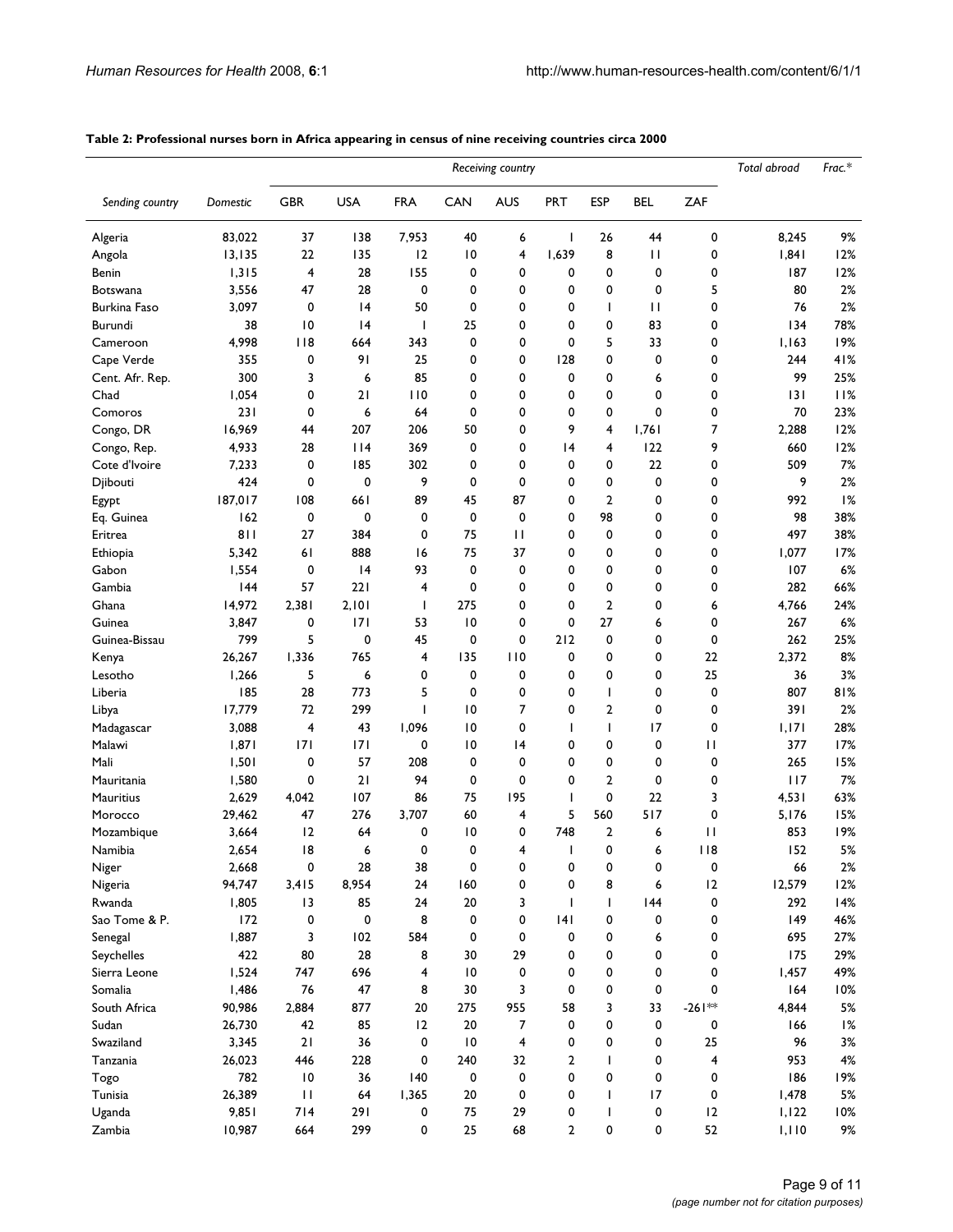| Zimbabwe              | $\vert$ 1.640      | 2.834            | 440              | 0               | 35             | 219            | $\overline{14}$ | $-3$         | 0              | 178        | 3.723            | 24%        |
|-----------------------|--------------------|------------------|------------------|-----------------|----------------|----------------|-----------------|--------------|----------------|------------|------------------|------------|
| Africa<br>Sub-Saharan | 758,698<br>414.605 | 20,647<br>20,372 | 20,983<br>19.545 | 17.421<br>4,297 | 1.865<br>1.690 | 1,828<br>1,724 | 2,977<br>2,971  | - 763<br>172 | 2.872<br>2.294 | 239<br>239 | 69.589<br>53.298 | 8%<br>l I% |

| Table 2: Professional nurses born in Africa appearing in census of nine receiving countries circa 2000 <i>(Continued)</i> |  |  |  |  |
|---------------------------------------------------------------------------------------------------------------------------|--|--|--|--|
|---------------------------------------------------------------------------------------------------------------------------|--|--|--|--|

Sources: See Acknowledgements. African sending countries show country of birth as recorded in the receiving-country census. Receiving countries show country of residence at the time of the last census (France [FRA] 1999; United States [USA] 2000; Australia [AUS], Belgium [BEL], Canada [CAN], Portugal [PRT], South Africa [ZAF], Spain [ESP], and United Kingdom [GBR] 2001). The copyright to some of the data in this table is retained by the source agency; see appendix for details before reproducing these data elsewhere. All data used here with written permission. \*Gives the number of professionals abroad as a fraction of total professionals (domestic + abroad). \*\*There are 261 professional nurses born in one of the other eight receiving countries who appear in the 2001 census of South Africa. This negative number thus represents a "netting out" term. The full contents of this table are available in an Excel workbook from the Center for Global Development website [17].

These are simple correlations; establishing causal relationships awaits more systematic analysis of these numbers.

It is important to point out that most publicly released custom tabulations from census data either contain small random perturbations or are scaled up from a random sample of the full census database using sampling weights, both of which seek to protect the privacy of individual census respondents. While the size of these alterations makes them immaterial to the analysis in this paper, it should be borne in mind that 1) the numbers in Tables 1 and 2 are not an exact representation of the full census results and 2) a separately-prepared custom extract of precisely the same variables from the same census may yield slightly different numbers.

#### **Conclusion**

Researchers performing quantitative analysis of the effects of international trade on development can purchase detailed bilateral trade statistics from the International Monetary Fund, disaggregated by product and service with great detail. Those studying international investment flows have ready access to bilateral data from the World Bank and the United Nations disaggregated by financial instrument. But there exists no comprehensive and systematic bilateral database of the international flows of people for all countries, much less one that provides details about the migrants such as their occupation. All developed countries collect occupation-specific data on people who arrive in the country but most do not do so for people who depart the country, making high-frequency occupation-specific data on bilateral gross migration flows impossible to compile.

Until such a database exists, quantitative study of this crucial aspect of globalization will be impeded. Researchers will face the labor-intensive task of compiling data anew for each investigation. We are currently using the numbers reported here in concert with other data to perform the first systematic quantitative analysis of the effects of health professional emigration on health system staffing and health care availability in Africa, the first systematic calculation of return-migration rates for African professionals, and the first systematic calculation of the net fiscal impact of African health professional emigration. These are the first papers in a large-scale research initiative on the effects of developed-country immigration policy on poor countries.

#### **Competing interests**

The author(s) declare that they have no competing interests.

# **Authors' contributions**

MC conceived of the study; MC and GP worked with census bureaus and other statistical agencies to compile and standardize the data. Both authors read and approved the final manuscript.

#### **Acknowledgements**

**Australia**: Physician and professional nurse stocks are from Australian Bureau of Statistics "data available upon request", 2001 Census of Population and Housing (received October 31, 2005). Copyright in ABS data vests with the Commonwealth of Australia. Used with permission. "Physicians" are ASCO (Australian Standard Classification of Occupations) code 231 and "professional nurses" are ASCO 232.

**Belgium**: Physician stocks from the Cadastre des Professionels de Santé, Service Publique Fédéral de Santé Publique, Sécurité de la Chaîne Alimentaire et Environnement: Administration de l'Expertise Médicale MEDEX (received December 14, 2005). Professional nurse stocks from Enquête Socio-Économique 2001, Service Publique Fédéral d'Économie, PME, Classes Moyennes et Énergie: Direction Générale de la Statistique et de l'Information Économique (received May 5, 2006).

**Canada**: Statistics Canada table "Labour Force 15 Years and Over by Occupation (2001 National Occupational Classification for Statistics) (3) and Place of Birth of Respondent (57)", adapted from Statistics Canada, 2001 Census, Custom Table CO-0878 (received November 16, 2005), copyright permission 2005309. Copyright retained by Statistics Canada. "Physicians" are NOCS (National Occupational Classification for Statistics) codes D011 and D012, and "professional nurses" are NOCS code D1.

**France**: Physician and professional nurse stocks are from a custom tabulation prepared from the 1999 Recensement de la Population Française by the Institut National de la Statistique et des Études Économiques (received November 3, 2005). "Physicians" are PCS 2003 (Professions et Catégories